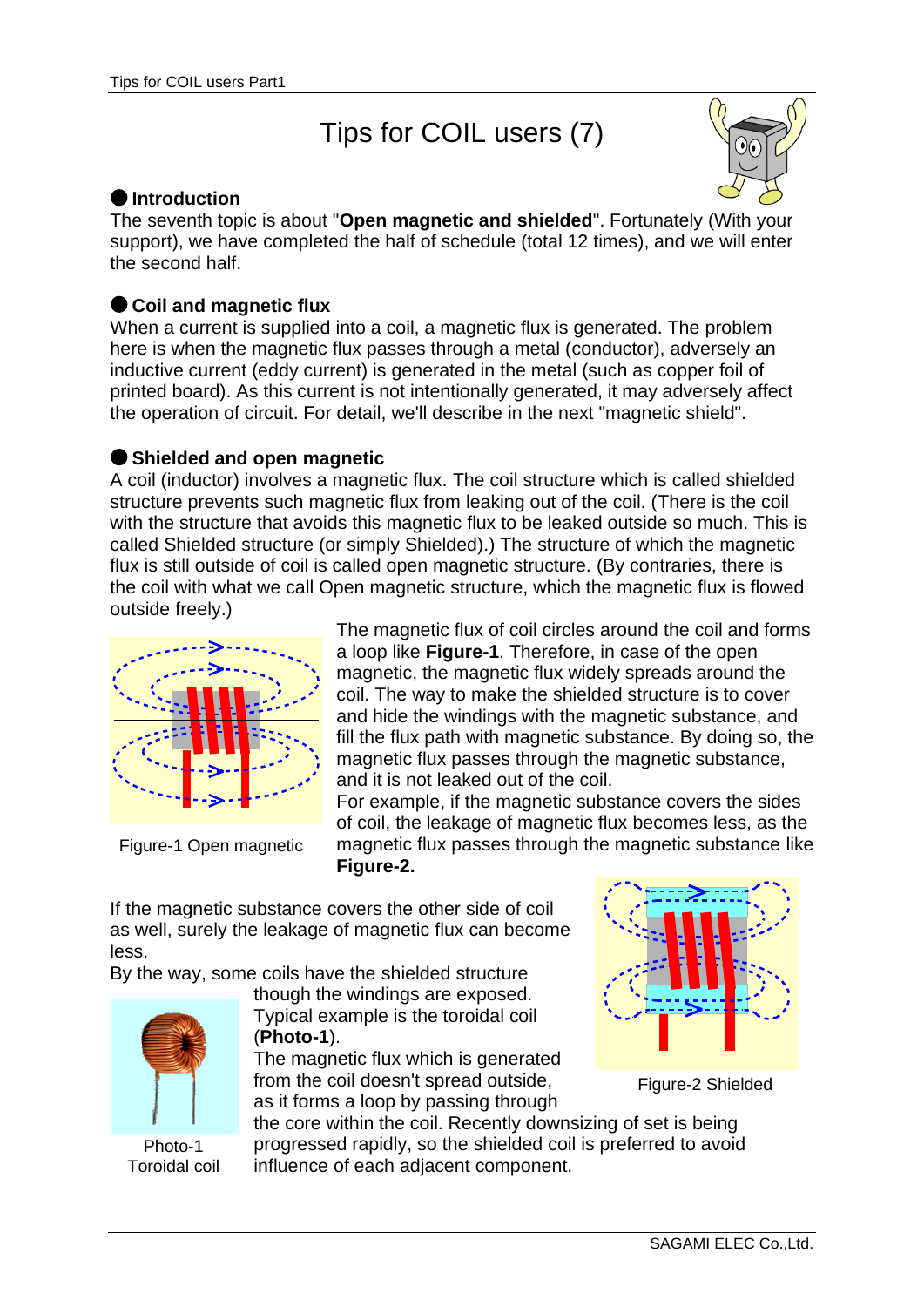#### **Definition of shielded**

There is no clear rule (definition) where the range of shielded ends (to judge what is Shielded) in any specifications of components (component standard) and the industry.

Once a manufacturer declares a coil as "shielded", it will be regarded as a shielded coil.

In such situation, it seems that new words have been created to differentiate own products, such as "**full shielded**" and "**half shielded**".



### **Differences of characteristics**



Photo-2 CWD1045C



Photo-3 CWR1045C

For inductors, differences are found in the DC saturation curve between the shielded and the open magnetic inductors. These differences arise from the magnetic structure. The shielded tends to gradually decline according to increasing the DC saturation current. On the other hand, for the open magnetic, the DC saturation curve tends to extend. Of course, tendency of curve varies depending on characteristics of magnetic materials which are used.

**Graph-1** shows the characteristics comparison of our automotive power inductor **CWD1045C** (open magnetic inductor) with **CWR1045C** (shielded) based on the same inductance. As **CWD1045C** with the open magnetic has open magnetic structure and the magnetic saturation is hard to occur, the DC saturation allowable current extends.



Graph -1 Inductance Saturation Characteristics